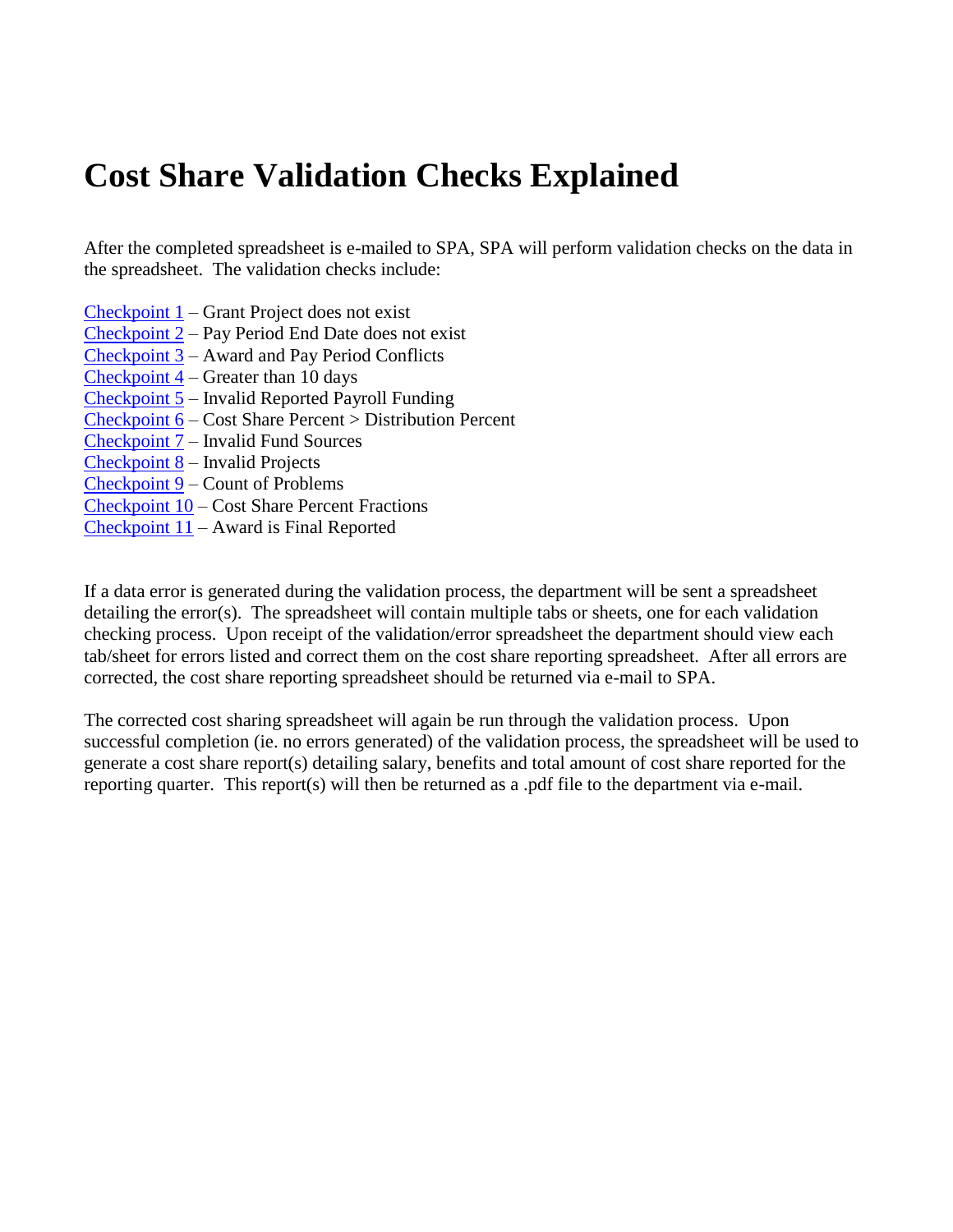<span id="page-1-0"></span>**Checkpoint 1** – Grant Project does not exist – this process will verify whether a valid FIS Grant Project was entered in the column titled "Project Cost Sharing For" on the spreadsheet submitted by the department. The department needs to correct the Grant Project number.

|          | Microsoft Excel - 9-05 00000.xls                                                                                           |                                 |               |
|----------|----------------------------------------------------------------------------------------------------------------------------|---------------------------------|---------------|
|          | 图 File Edit View Insert Format Tools Data Window Help Adobe PDF                                                            |                                 | $  E  \times$ |
|          | ※晒肥ダ ローロー ● Σ た 2↓ 3↓   ■ 弔 100% → ② ↓   Arial<br>68 Q Y<br>œ.<br>H                                                        |                                 | %             |
|          | 的 Snaglt 图<br>Window<br>۰                                                                                                  |                                 |               |
| ᄘ        | 围制                                                                                                                         |                                 |               |
|          | A6<br>- Checkpoint 1: Project GORG123456does not exist. Report Org 00000<br>۰                                              |                                 |               |
|          |                                                                                                                            | Ċ<br>B                          | D             |
|          | Checkpoint 1 - Grant Project does not exist                                                                                |                                 |               |
| 2        | Message                                                                                                                    | <b>Project Cost Sharing For</b> |               |
| з        | Checkpoint 1: Project GORG123456does not exist. Report Org 00000                                                           | GORG123456                      |               |
| 4        | Checkpoint 1: Project GORG123456does not exist. Report Org 00000                                                           | GORG123456                      |               |
| 5        | Checkpoint 1: Project GORG123456does not exist. Report Org 00000                                                           | GORG123456                      |               |
| 6        | Checkpoint 1: Project GORG123456does not exist. Report Org 00000                                                           | GORG123456                      |               |
| 7        | Checkpoint 1: Project GORG123456does not exist. Report Org 00000                                                           | GORG123456                      |               |
| 8        | Checkpoint 1: Project GORG123456does not exist. Report Org 00000                                                           | GORG123456                      |               |
| 9        | Checkpoint 1: Project GORG123456does not exist. Report Org 00000                                                           | GORG123456                      |               |
| 10       | Checkpoint 1: Project GORG123456does not exist. Report Org 00000                                                           | GORG123456                      |               |
| 11       | Checkpoint 1: Project GORG123456does not exist. Report Org 00000                                                           | GORG123456                      |               |
| 12       |                                                                                                                            |                                 |               |
| 13       |                                                                                                                            |                                 |               |
| 14       |                                                                                                                            |                                 |               |
| 15       |                                                                                                                            |                                 |               |
| 16       |                                                                                                                            |                                 |               |
| 17       |                                                                                                                            |                                 |               |
| 18       |                                                                                                                            |                                 |               |
| 19       |                                                                                                                            | Grant project reported on       |               |
| 20       |                                                                                                                            |                                 |               |
| 21       |                                                                                                                            | spreadsheet does not exist      |               |
| 22       | Checkpoint 1 tab                                                                                                           |                                 |               |
| 23<br>24 |                                                                                                                            |                                 |               |
| 25       |                                                                                                                            |                                 |               |
| 1414     | $\blacktriangleright$ $\blacktriangleright$ Checkpoint 1 $\angle$ Checkpoint 2 $\angle$ Checkpoint 3 $\angle$ Checkpoint 4 | $\lambda$   4                   |               |
| Ready    |                                                                                                                            | <b>NUM</b>                      |               |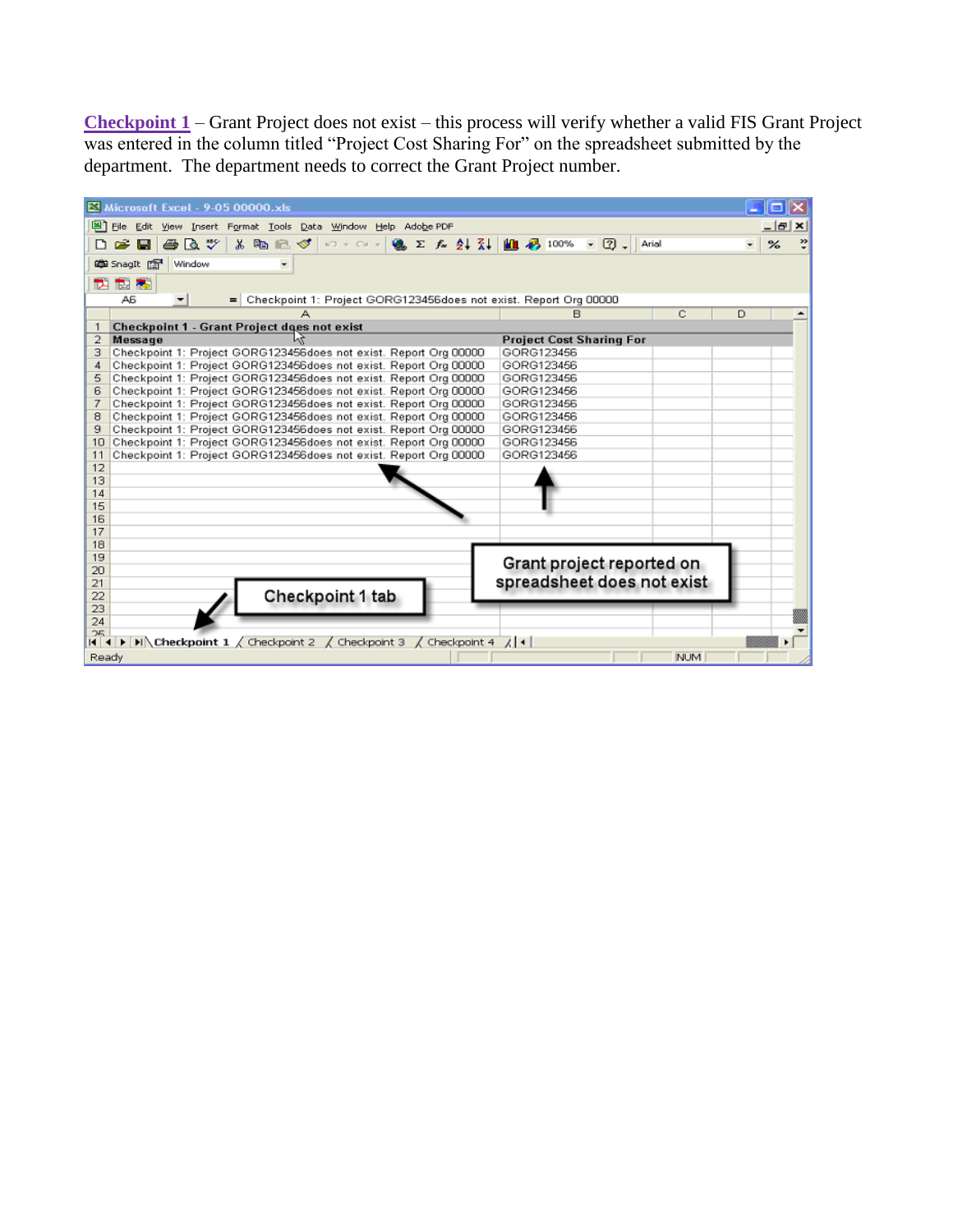<span id="page-2-0"></span>**Checkpoint 2** – Pay Period End Date does not exist – this process will verify whether a valid Pay Period End Date was entered in the column titled "Payroll Period End Date" on the spreadsheet submitted by the department. The department needs to modify the end date to a valid payroll end date. Valid payroll end dates are on the HR web site at: [http://www.k-state.edu/hr/paydates.html.](http://www.k-state.edu/hr/paydates.html)

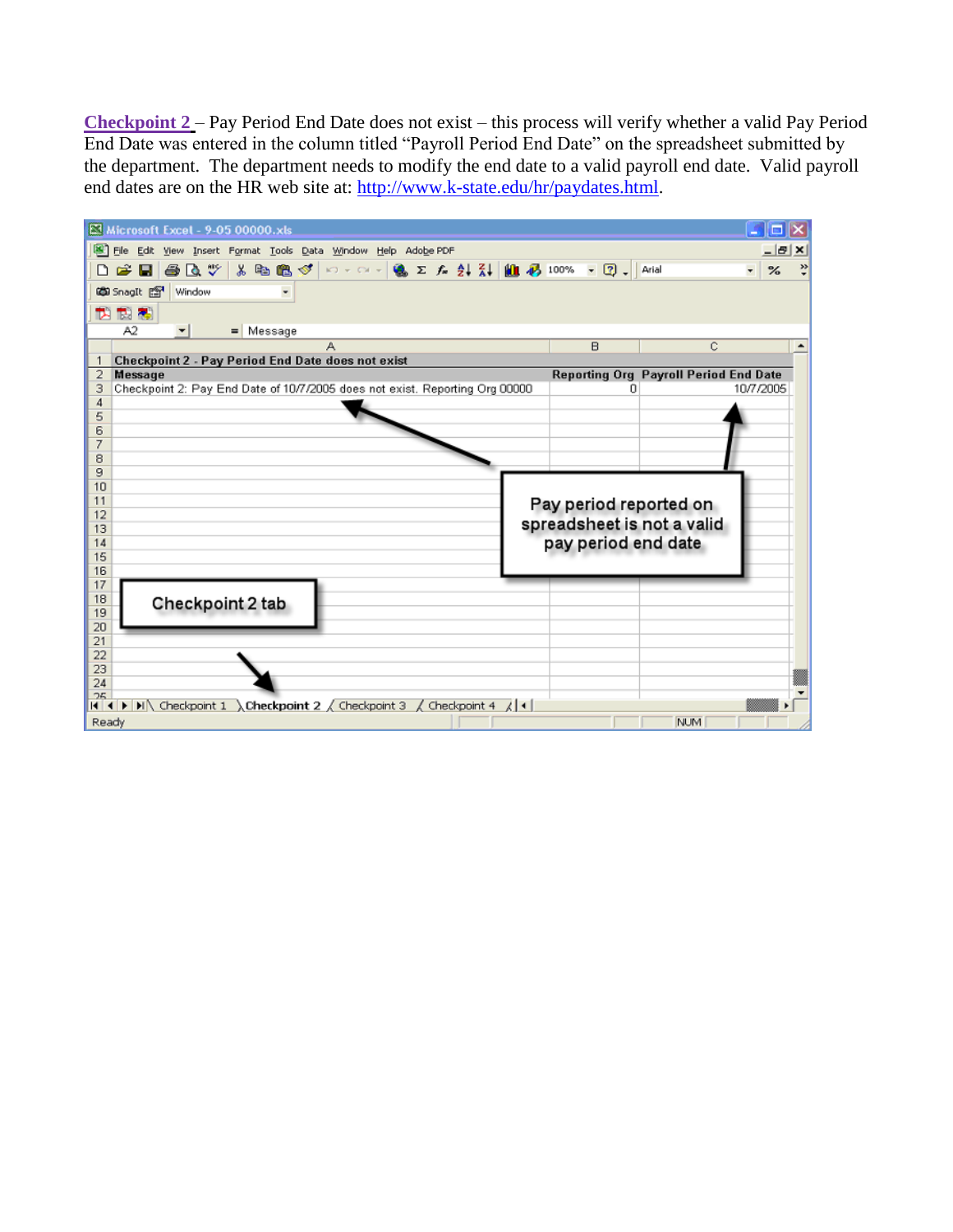<span id="page-3-0"></span>**Checkpoint 3** – Award and Pay Period Conflicts – this process will verify whether an award has a start date on or before the pay period end date and determine if the award end date is on or after the pay period start date. If the award is starting or ending during a pay period in the reporting quarter, it will appear on this checkpoint as a warning only. When it does appear on this checkpoint, the number of days will likely need to be adjusted to reflect the number of allowable days for cost sharing during the pay period, based on the award's start or end date – if they were not adjusted prior to being submitted.

| 23 Microsoft Excel - 9-05 00000.xls                                                                                                   |               |                        |          |                                                                                                                      |                   | <b>IDIX</b>    |
|---------------------------------------------------------------------------------------------------------------------------------------|---------------|------------------------|----------|----------------------------------------------------------------------------------------------------------------------|-------------------|----------------|
| E Ble Edit Vew Insert Format Icols Data Window Help Adobe PDF                                                                         |               |                        |          |                                                                                                                      |                   | $-18$ $\times$ |
| De                                                                                                                                    |               |                        |          |                                                                                                                      |                   |                |
| <b>RSI</b> Snaglit <b>PSI</b> Window                                                                                                  |               |                        |          |                                                                                                                      |                   |                |
|                                                                                                                                       |               |                        |          |                                                                                                                      |                   |                |
| 医包围                                                                                                                                   |               |                        |          |                                                                                                                      |                   |                |
| AБ<br>$\frac{1}{2}$<br>$\blacksquare$<br>А                                                                                            | B             | C.                     | D.       | E                                                                                                                    | F                 | G              |
| Checkpoint 3 - Award and Pay Period Conflicts                                                                                         |               |                        |          |                                                                                                                      |                   |                |
| 2 PROJECT NUMBER                                                                                                                      |               |                        |          | AWARD NUMBER Pay Period Start Date Pay Period End Date Project Award Begin Date Project Award End Date Days Reported |                   |                |
| GORG123456                                                                                                                            | <b>BG9999</b> | 6/19/2005              | 7/2/2005 | 7/1/2005                                                                                                             | 12/3/2005         |                |
| GORG123456                                                                                                                            | KS0000        | 6/19/2005              | 7/2/2005 | 7/1/2005                                                                                                             | 6/30/2006         |                |
|                                                                                                                                       |               |                        |          |                                                                                                                      |                   |                |
|                                                                                                                                       |               |                        |          |                                                                                                                      |                   |                |
| 8                                                                                                                                     |               |                        |          |                                                                                                                      |                   |                |
| 9                                                                                                                                     |               | Pay period start & end |          |                                                                                                                      |                   |                |
| 10                                                                                                                                    |               |                        |          |                                                                                                                      |                   |                |
| 11<br>12                                                                                                                              |               | dates                  |          |                                                                                                                      | Award begin & end |                |
| 13                                                                                                                                    |               |                        |          |                                                                                                                      | dates             |                |
| 14                                                                                                                                    |               |                        |          |                                                                                                                      |                   |                |
| 15                                                                                                                                    |               |                        |          |                                                                                                                      |                   |                |
| 16                                                                                                                                    |               |                        |          |                                                                                                                      |                   |                |
| 17<br>18                                                                                                                              |               |                        |          |                                                                                                                      |                   |                |
| 19                                                                                                                                    |               |                        |          |                                                                                                                      |                   |                |
| 20                                                                                                                                    |               |                        |          |                                                                                                                      |                   |                |
| $^{21}$                                                                                                                               |               |                        |          |                                                                                                                      |                   |                |
| 22                                                                                                                                    |               |                        |          |                                                                                                                      |                   |                |
| 23                                                                                                                                    |               |                        |          |                                                                                                                      |                   |                |
| $\overline{24}$<br>25                                                                                                                 |               |                        |          |                                                                                                                      |                   |                |
| 26                                                                                                                                    |               |                        |          |                                                                                                                      |                   |                |
| 27                                                                                                                                    |               | Checkpoint 3 tab       |          |                                                                                                                      |                   |                |
| 28                                                                                                                                    |               |                        |          |                                                                                                                      |                   |                |
| 29                                                                                                                                    |               |                        |          |                                                                                                                      |                   |                |
| 30 <sub>1</sub><br>III II III (Vieckpoint 1 / Checkpoint 2 ) Checkpoint 3 / Checkpoint 4 / Checkpoint 5 / Checkpoint 6 / Checkpoint 1 |               |                        |          |                                                                                                                      |                   |                |
| Select destination and press ENTER or choose Paste                                                                                    |               |                        |          |                                                                                                                      | <b>NUM</b>        |                |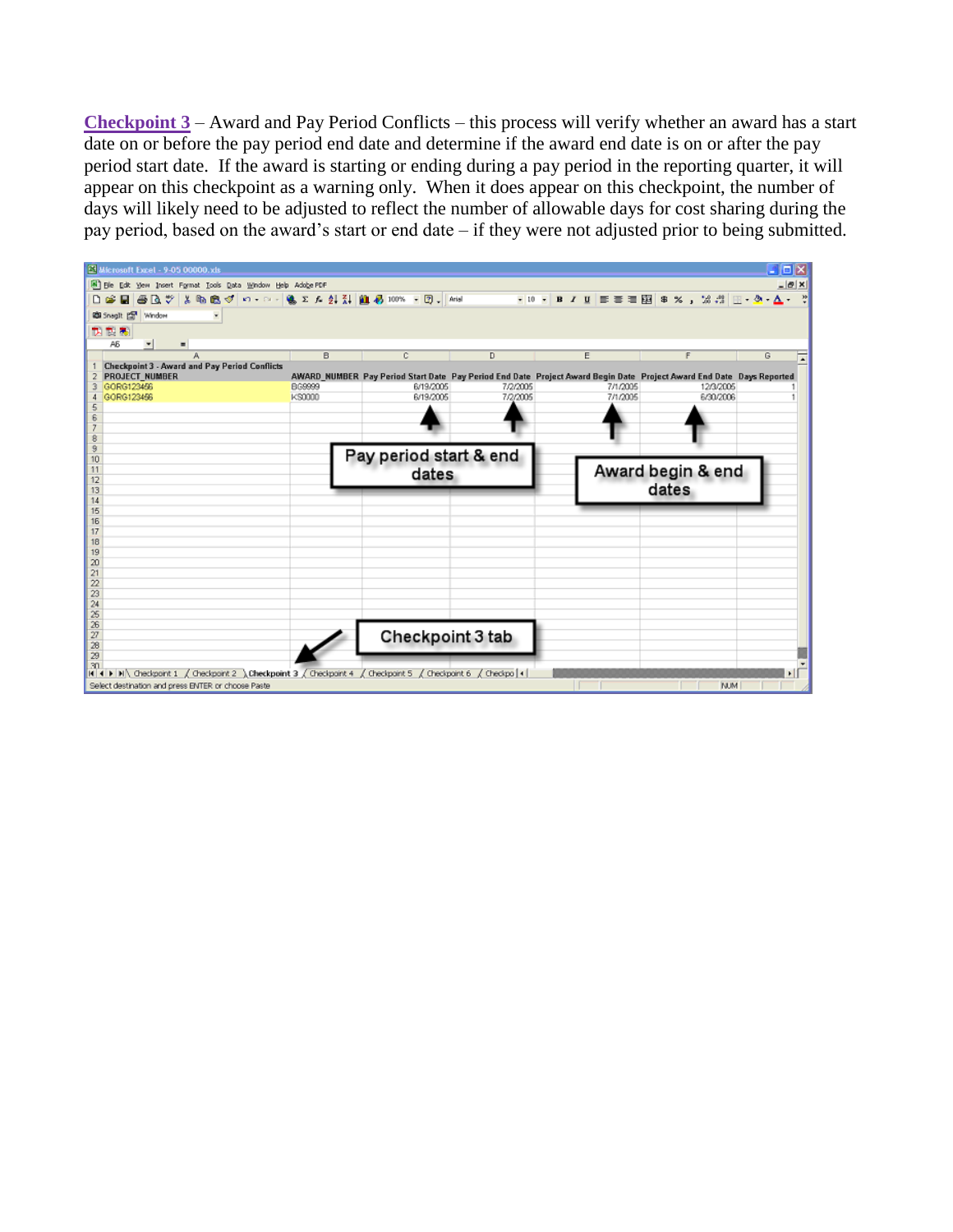<span id="page-4-0"></span>**Checkpoint 4** - Greater than 10 days – the maximum number of days available for cost sharing in any pay period is 10. This checkpoint will verify that all cost sharing reports for each pay period are less than 10 days.

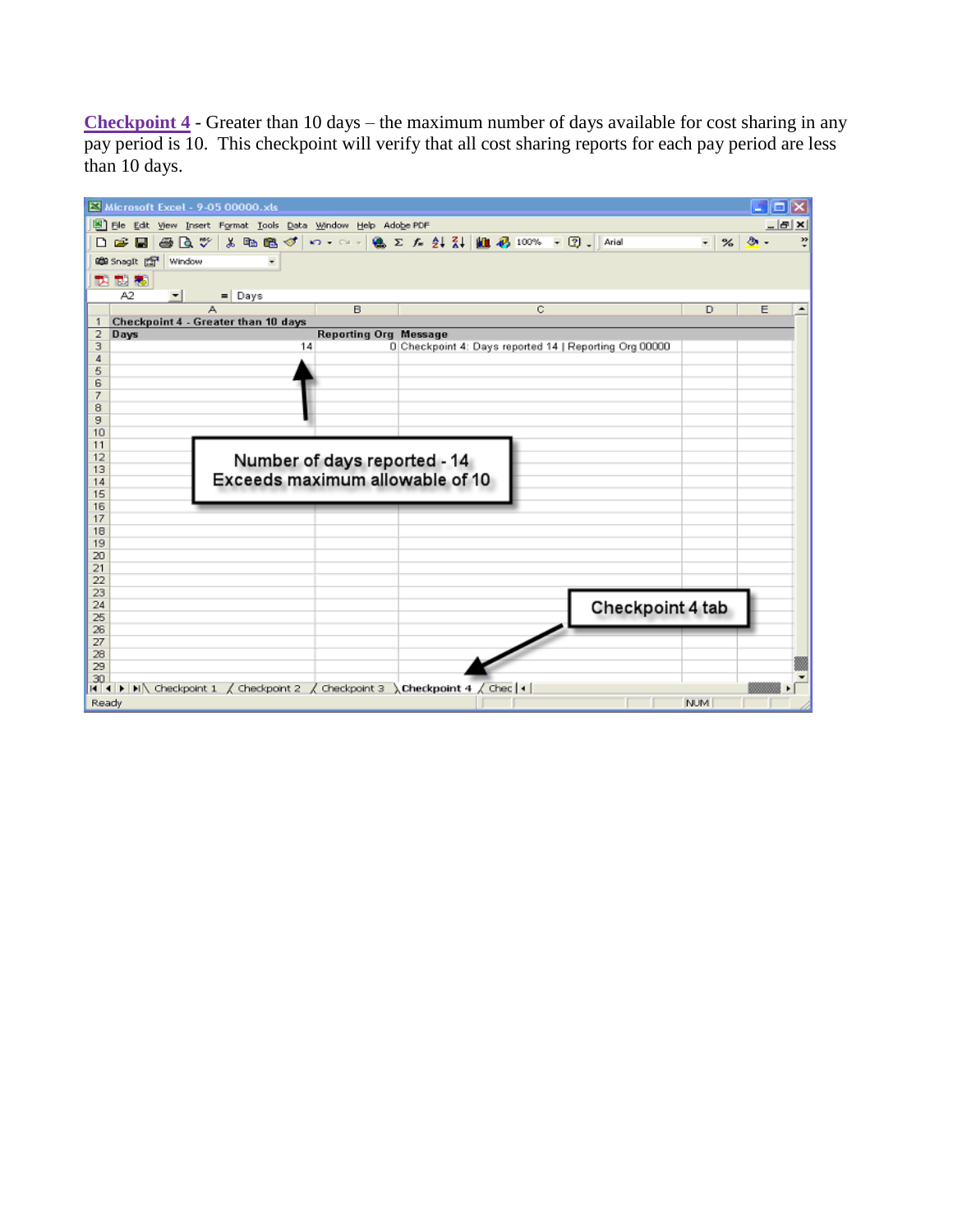<span id="page-5-0"></span>**Checkpoint 5** - Invalid Reported Payroll Funding – this process will verify that valid Employee ID, Project, Fund Source, and Project Org combinations are entered on the spreadsheet submitted by the department. This should be where the employee was actually paid and is the source of cost sharing for the grant project. Please note, use of the Position ID instead of the Employee ID will cause an error here. If a combination appears as an error on this checkpoint, one or more of these items are not correct according to the payroll information we currently have. The department will either need to modify the spreadsheet with the correct information after verifying with payroll records or contact SPA if a transfer is in process.

| E3 Microsoft Excel - 9-05 00000.xls                                                          |                                       |         |                                      |                  | $\Box$ olx                                                   |                  |
|----------------------------------------------------------------------------------------------|---------------------------------------|---------|--------------------------------------|------------------|--------------------------------------------------------------|------------------|
| File Edit View Insert Format Tools Data Window Help Adobe PDF                                |                                       |         |                                      |                  |                                                              | $ B$ $x$         |
| <b>お晒色ダの・○・  亀∑な創科 画形100% • ②。  Arial</b><br>B Q V<br>$D \ncong \blacksquare$                |                                       |         |                                      |                  | ₹∥<br>표 - 최 -<br>$\%$ ,                                      | $\rightarrow$    |
| @D Snaglt 图<br>Window<br>÷                                                                   |                                       |         |                                      |                  |                                                              |                  |
| なおも                                                                                          |                                       |         |                                      |                  |                                                              |                  |
| A6<br>$\blacksquare$<br>Ξ                                                                    |                                       |         |                                      |                  |                                                              |                  |
| A                                                                                            | B                                     | C       | D                                    | E                | F                                                            | $\blacktriangle$ |
| <b>Checkpoint 5 - Invalid Reported Payroll Funding</b>                                       |                                       |         |                                      |                  |                                                              |                  |
| <b>Employee Name</b><br>2<br>Wildcat, Willie                                                 | Employee Id<br>W0000001234 NORG123456 | Project | 3145                                 | 99999            | Fund Source Project Org Payroll Period End Date<br>8/27/2005 |                  |
| 3<br>4                                                                                       |                                       |         |                                      |                  |                                                              |                  |
| 5                                                                                            |                                       |         |                                      |                  |                                                              |                  |
| 6                                                                                            |                                       |         |                                      |                  |                                                              |                  |
| Verify Employee ID<br>7                                                                      |                                       |         |                                      |                  |                                                              |                  |
| 8<br>number<br>9                                                                             |                                       |         |                                      |                  |                                                              |                  |
| 10                                                                                           |                                       |         |                                      |                  |                                                              |                  |
| 11                                                                                           |                                       |         | Project, Fund Source or Project Org  |                  |                                                              |                  |
| 12<br>&/or                                                                                   |                                       |         | is not a valid string in the payroll |                  |                                                              |                  |
| 13<br>14                                                                                     |                                       |         |                                      |                  |                                                              |                  |
| 15                                                                                           |                                       |         | information for the pay period       |                  |                                                              |                  |
| 16                                                                                           |                                       |         |                                      |                  |                                                              |                  |
| 17                                                                                           |                                       |         |                                      |                  |                                                              |                  |
| 18                                                                                           |                                       |         |                                      |                  |                                                              |                  |
| 19<br>20                                                                                     |                                       |         |                                      |                  |                                                              |                  |
| 21                                                                                           |                                       |         |                                      |                  |                                                              |                  |
| 22                                                                                           |                                       |         |                                      |                  |                                                              |                  |
| 23                                                                                           |                                       |         |                                      |                  |                                                              |                  |
| 24<br>25                                                                                     |                                       |         |                                      | Checkpoint 5 tab |                                                              |                  |
| 26                                                                                           |                                       |         |                                      |                  |                                                              |                  |
| 27                                                                                           |                                       |         |                                      |                  |                                                              |                  |
| 28                                                                                           |                                       |         |                                      |                  |                                                              |                  |
| 29                                                                                           |                                       |         |                                      |                  |                                                              |                  |
| 30<br>II I   I   I   Checkpoint 2   Checkpoint 3   Checkpoint 4   Checkpoint 5   Checkpo   1 |                                       |         |                                      |                  |                                                              |                  |
| Ready                                                                                        |                                       |         |                                      |                  | <b>NUM</b>                                                   |                  |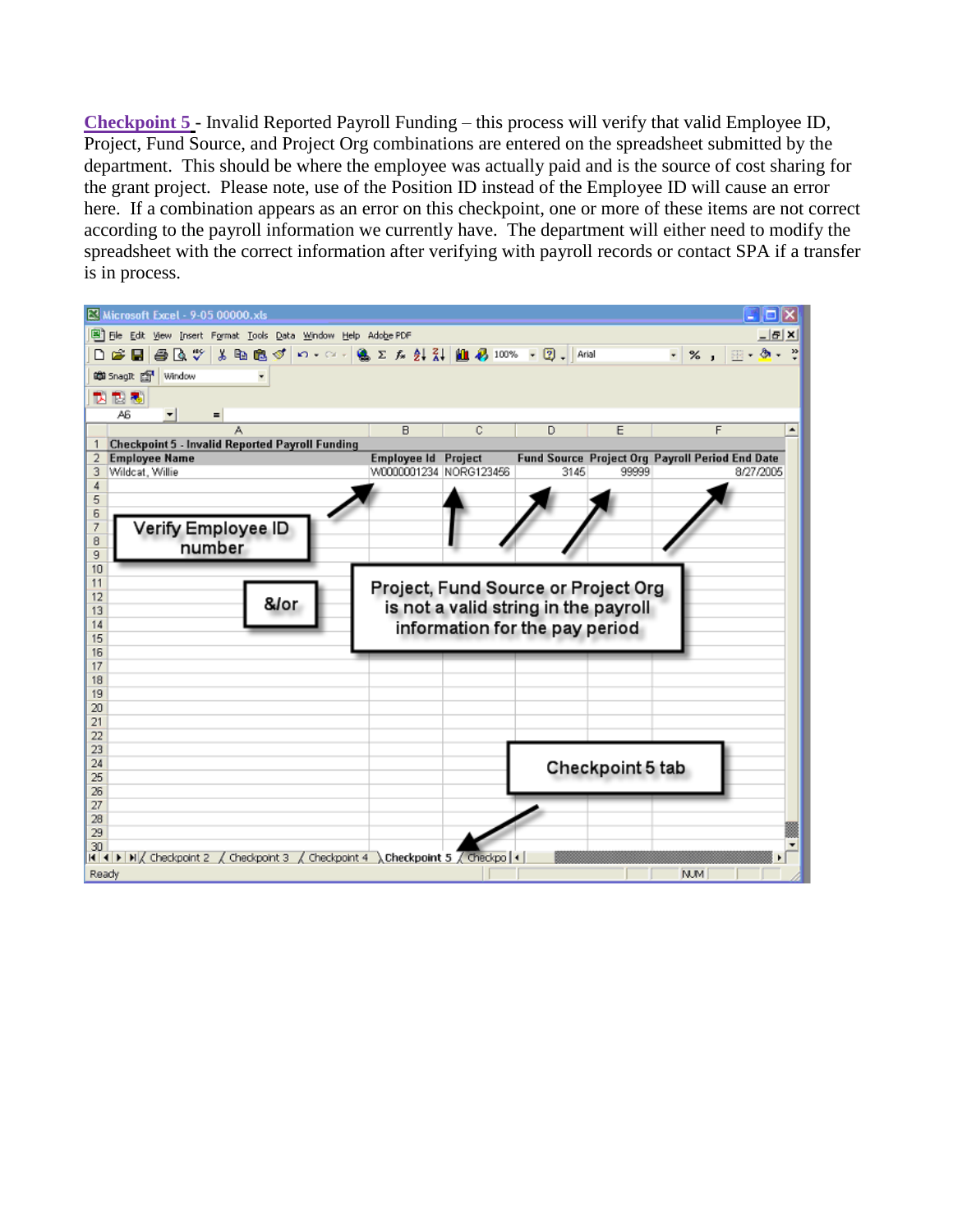<span id="page-6-0"></span>**Checkpoint 6** – Cost Share Percent > Distribution Percent – this process will verify that the cost share percentage being reported is not greater than the percent of time paid from the Project, Fund Source and Project Org string reported on the cost share reporting spreadsheet. An error will be generated if the cost share being reported is greater than the percent paid. For example, if the employee was paid 35% from the Project X, Fund Source Y and Org Z string, and is being reported as 40% cost sharing from the same funding string – an error will appear on this checkpoint. See example below – column Q is greater than column O. The department will need to adjust either the percent of cost sharing being reported on the spreadsheet or modify the Project, Fund Source and Org string to an allowable and appropriate funding source.

*See next page for print screens*.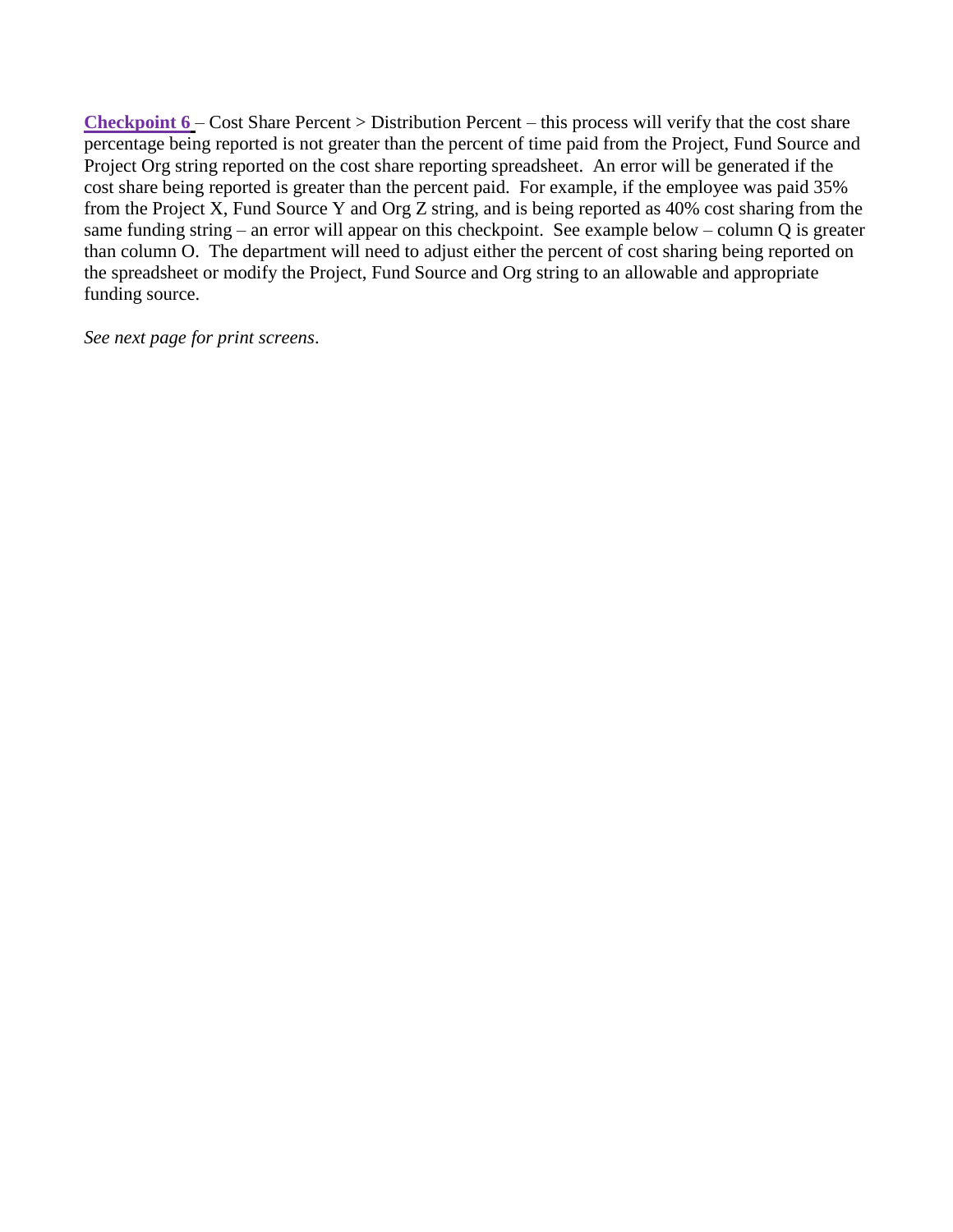## **COLUMNS A – J**

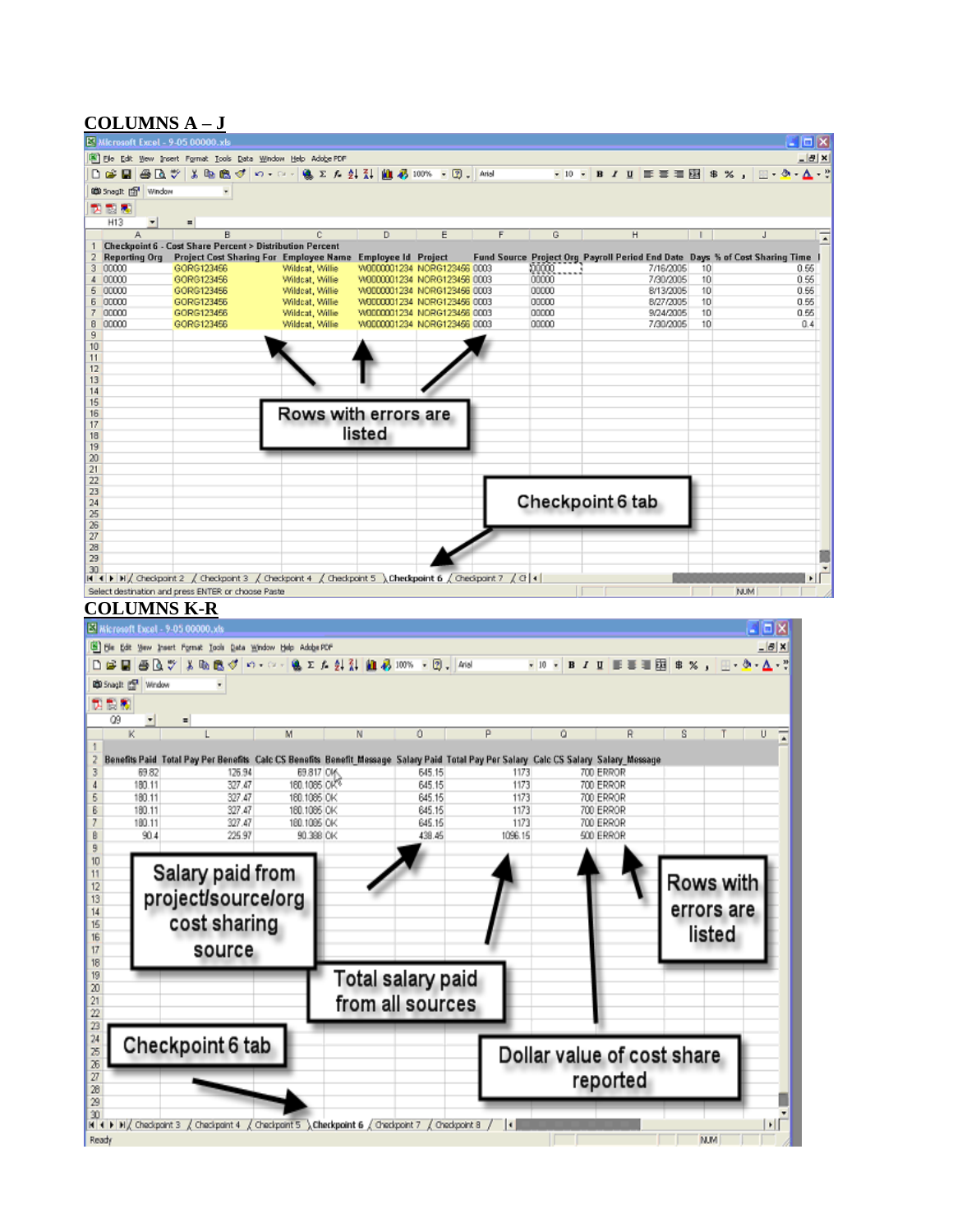<span id="page-8-0"></span>**Checkpoint 7** – Invalid Fund Sources – this process will check for invalid sources of cost sharing. Invalid fund sources are federal sources and include the following sources:

| <sup>23</sup> Microsoft Excel - 9-05 00000.xls               |                                                                            |                 |                        |   |      |       |                                                                        | $\Box$ $\Box$ $\times$ |
|--------------------------------------------------------------|----------------------------------------------------------------------------|-----------------|------------------------|---|------|-------|------------------------------------------------------------------------|------------------------|
| E He Edit Yew Insert Format Tools Data Window Help Adobe PDF |                                                                            |                 |                        |   |      |       |                                                                        | $ B$ $X$               |
| Do≆                                                          |                                                                            |                 |                        |   |      |       |                                                                        |                        |
| 略 Snagit 图 Window                                            |                                                                            |                 |                        |   |      |       |                                                                        |                        |
| ŀζ<br>スカあ                                                    |                                                                            |                 |                        |   |      |       |                                                                        |                        |
| A2<br>$=$ Reporting Org                                      |                                                                            |                 |                        |   |      |       |                                                                        |                        |
| A                                                            | B                                                                          | C.              | D                      | E | F    | G     | н                                                                      |                        |
| Checkpoint 7 - Invalid Fund Sources                          |                                                                            |                 |                        |   |      |       |                                                                        |                        |
| <b>Reporting Org</b><br>2<br>3                               | Project Cost Sharing For Employee Name Employee Id Project<br>0 GORG123456 | Wildcat, Willie | W0000001234 NORG123456 |   | 3145 | 99999 | Fund Source Project Org Payroll Period End Date Days % of<br>8/27/2005 | 10                     |
| 4                                                            |                                                                            |                 |                        |   |      |       |                                                                        |                        |
| 5                                                            |                                                                            |                 |                        |   |      |       |                                                                        |                        |
| 6                                                            |                                                                            |                 |                        |   |      |       |                                                                        |                        |
| 7                                                            |                                                                            |                 |                        |   |      |       |                                                                        |                        |
| 8                                                            |                                                                            |                 | <b>Invalid Fund</b>    |   |      |       |                                                                        |                        |
| 9                                                            |                                                                            |                 |                        |   |      |       |                                                                        |                        |
| 10                                                           |                                                                            |                 | Source is listed       |   |      |       |                                                                        |                        |
| 11                                                           |                                                                            |                 |                        |   |      |       |                                                                        |                        |
| 12<br>13                                                     |                                                                            |                 |                        |   |      |       |                                                                        |                        |
| 14                                                           |                                                                            |                 |                        |   |      |       |                                                                        |                        |
| 15                                                           |                                                                            |                 |                        |   |      |       |                                                                        |                        |
| 16                                                           |                                                                            |                 |                        |   |      |       |                                                                        |                        |
| 17                                                           |                                                                            |                 |                        |   |      |       |                                                                        |                        |
| 18                                                           |                                                                            |                 |                        |   |      |       |                                                                        |                        |
| 19                                                           |                                                                            |                 |                        |   |      |       |                                                                        |                        |
| 20                                                           |                                                                            |                 |                        |   |      |       |                                                                        |                        |
| 21                                                           | <b>Checkpoint 7</b>                                                        |                 |                        |   |      |       |                                                                        |                        |
| $\frac{22}{23}$                                              | tab                                                                        |                 |                        |   |      |       |                                                                        |                        |
| 24                                                           |                                                                            |                 |                        |   |      |       |                                                                        |                        |
|                                                              |                                                                            |                 |                        |   |      |       |                                                                        |                        |
| $\frac{25}{26}$                                              |                                                                            |                 |                        |   |      |       |                                                                        |                        |
| 27                                                           |                                                                            |                 |                        |   |      |       |                                                                        |                        |
| 28                                                           |                                                                            |                 |                        |   |      |       |                                                                        |                        |
| 29                                                           |                                                                            |                 |                        |   |      |       |                                                                        |                        |
| 30                                                           |                                                                            |                 |                        |   |      |       |                                                                        |                        |
|                                                              |                                                                            |                 |                        |   |      |       |                                                                        |                        |
| Ready                                                        |                                                                            |                 |                        |   |      |       | <b>NJM</b>                                                             |                        |

1300, 1321, 1322, 1323, 1330, 3145, 3146, 5140, 1340, 1341, 1360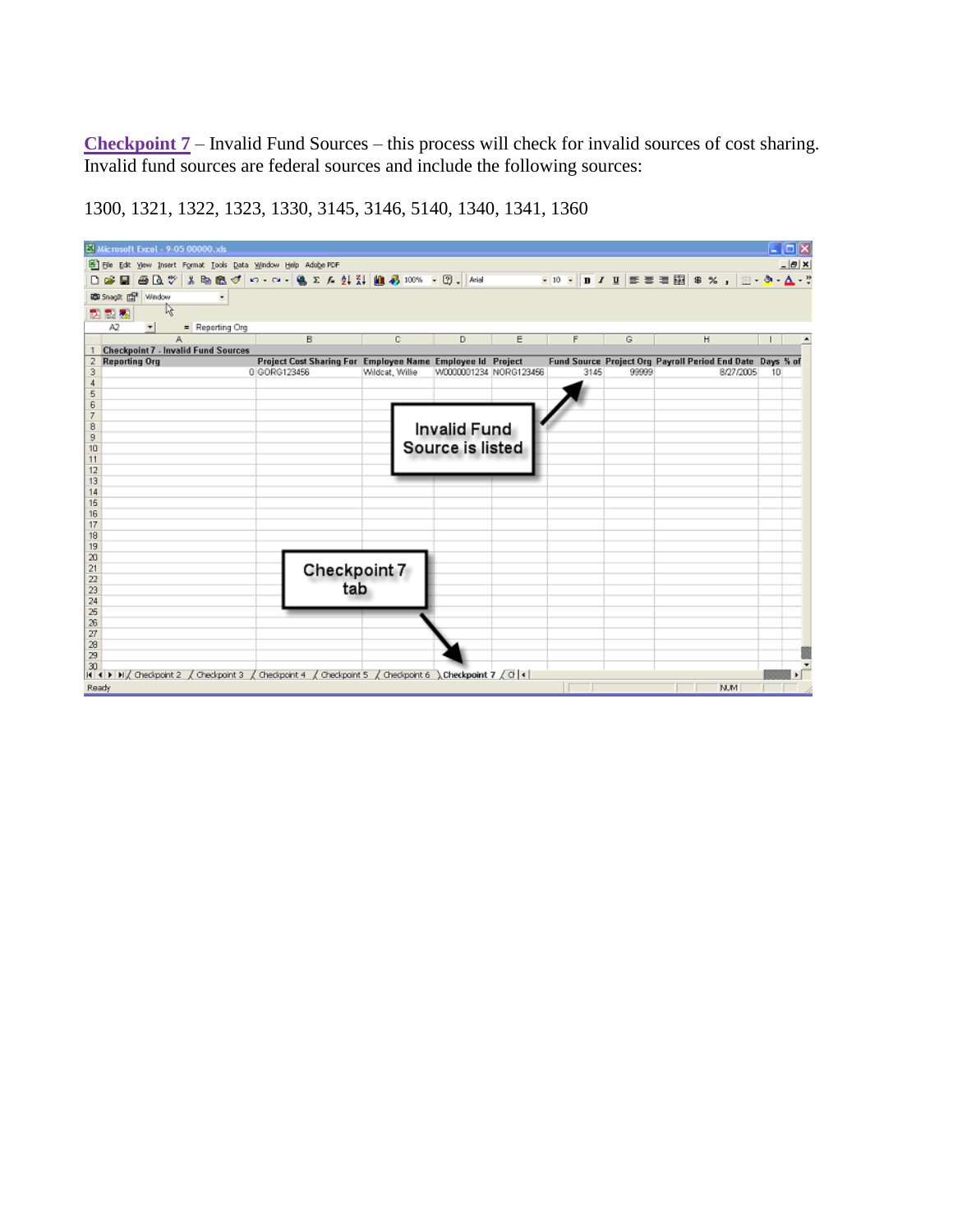<span id="page-9-0"></span>**Checkpoint 8** - Invalid Projects – this process will verify that projects in the column titled "Project" on the spreadsheet is a project that is valid as a cost sharing source. Projects that are not a valid source for cost sharing include projects that begin with a "G" or "M".

|                | $\Box$<br>Microsoft Excel - 9-05 00000.xls                                                            |                                                            |                 |                        |   |                  |       |                                                                 |            |    |          |
|----------------|-------------------------------------------------------------------------------------------------------|------------------------------------------------------------|-----------------|------------------------|---|------------------|-------|-----------------------------------------------------------------|------------|----|----------|
|                | [8] File Edit View Insert Format Tools Data Window Help Adobe PDF                                     |                                                            |                 |                        |   |                  |       |                                                                 |            |    | $ B$ $x$ |
|                |                                                                                                       |                                                            |                 |                        |   |                  |       |                                                                 |            |    |          |
|                | CB Snagit Par Window                                                                                  |                                                            |                 |                        |   |                  |       |                                                                 |            |    |          |
|                | 製包製                                                                                                   |                                                            |                 |                        |   |                  |       |                                                                 |            |    |          |
|                | Α2<br>Reporting Org<br>$\overline{\mathbf{r}}$                                                        |                                                            |                 |                        |   |                  |       |                                                                 |            |    |          |
|                | A                                                                                                     | в                                                          | c               | D                      | Ε | F                | G     | H                                                               |            |    |          |
|                | 1 Checkpoint 8 - Invalid Projects                                                                     |                                                            |                 |                        |   |                  |       |                                                                 |            |    |          |
|                | 2 Reporting Org                                                                                       | Project Cost Sharing For Employee Name Employee Id Project |                 |                        |   |                  |       | Fund Source Project Org Payroll Period End Date Days % of Cost: |            |    |          |
| 3<br>4         |                                                                                                       | 0 GORG123456                                               | Wildcat, Willie | VA000001234 MORG123456 |   | 31               | 99999 |                                                                 | 9/10/2005  | 10 |          |
| 5              |                                                                                                       |                                                            |                 |                        |   |                  |       |                                                                 |            |    |          |
| 6              |                                                                                                       |                                                            |                 |                        |   |                  |       |                                                                 |            |    |          |
| 7              |                                                                                                       |                                                            |                 |                        |   |                  |       |                                                                 |            |    |          |
| 8              |                                                                                                       |                                                            |                 |                        |   |                  |       | Invalid "M"                                                     |            |    |          |
| 9              |                                                                                                       |                                                            |                 |                        |   |                  |       |                                                                 |            |    |          |
| 10             |                                                                                                       |                                                            |                 |                        |   |                  |       | Project is listed                                               |            |    |          |
| 11             |                                                                                                       |                                                            |                 |                        |   |                  |       |                                                                 |            |    |          |
| 12             |                                                                                                       |                                                            |                 |                        |   |                  |       |                                                                 |            |    |          |
| 13             |                                                                                                       |                                                            |                 |                        |   |                  |       |                                                                 |            |    |          |
| 14             |                                                                                                       |                                                            |                 |                        |   |                  |       |                                                                 |            |    |          |
| 15             |                                                                                                       |                                                            |                 |                        |   |                  |       |                                                                 |            |    |          |
| 16             |                                                                                                       |                                                            |                 |                        |   |                  |       |                                                                 |            |    |          |
| 17             |                                                                                                       |                                                            |                 |                        |   |                  |       |                                                                 |            |    |          |
| 18<br>19       |                                                                                                       |                                                            |                 |                        |   |                  |       |                                                                 |            |    |          |
| 20             |                                                                                                       |                                                            |                 |                        |   |                  |       |                                                                 |            |    |          |
| 21             |                                                                                                       |                                                            |                 |                        |   |                  |       |                                                                 |            |    |          |
| $\overline{2}$ |                                                                                                       |                                                            |                 |                        |   | Checkpoint 8 tab |       |                                                                 |            |    |          |
| 23             |                                                                                                       |                                                            |                 |                        |   |                  |       |                                                                 |            |    |          |
| 24             |                                                                                                       |                                                            |                 |                        |   |                  |       |                                                                 |            |    |          |
| 25             |                                                                                                       |                                                            |                 |                        |   |                  |       |                                                                 |            |    |          |
| 26             |                                                                                                       |                                                            |                 |                        |   |                  |       |                                                                 |            |    |          |
| 27             |                                                                                                       |                                                            |                 |                        |   |                  |       |                                                                 |            |    |          |
| 28             |                                                                                                       |                                                            |                 |                        |   |                  |       |                                                                 |            |    |          |
| 29             |                                                                                                       |                                                            |                 |                        |   |                  |       |                                                                 |            |    |          |
| 30             | H 4 F HI/ Checkpoint 3 / Checkpoint 4 / Checkpoint 5 / Checkpoint 6 / Checkpoint 7 \ Checkpoint 8 / 4 |                                                            |                 |                        |   |                  |       |                                                                 |            |    |          |
| Ready          |                                                                                                       |                                                            |                 |                        |   |                  |       |                                                                 | <b>NUM</b> |    |          |